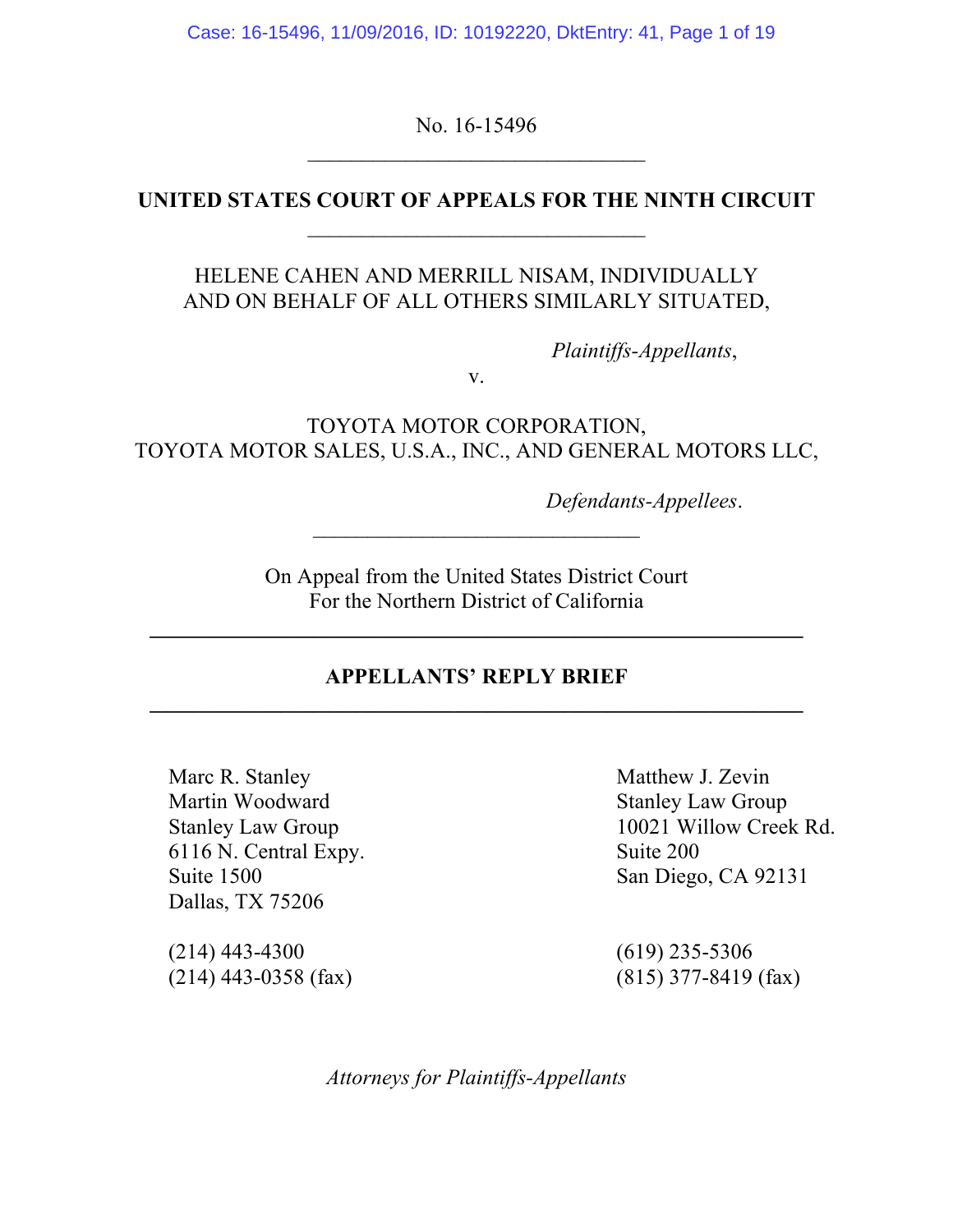# **Table of Contents**

| 1. |                                                                       |
|----|-----------------------------------------------------------------------|
| 2. | The Automakers impermissibly recast the Drivers' allegations and rely |
| 3. | The Court should not consider the Automakers' extraneous Rule         |
| 4. | The Court should strike Toyota's excerpts for flagrantly violating    |
|    |                                                                       |
|    |                                                                       |
|    |                                                                       |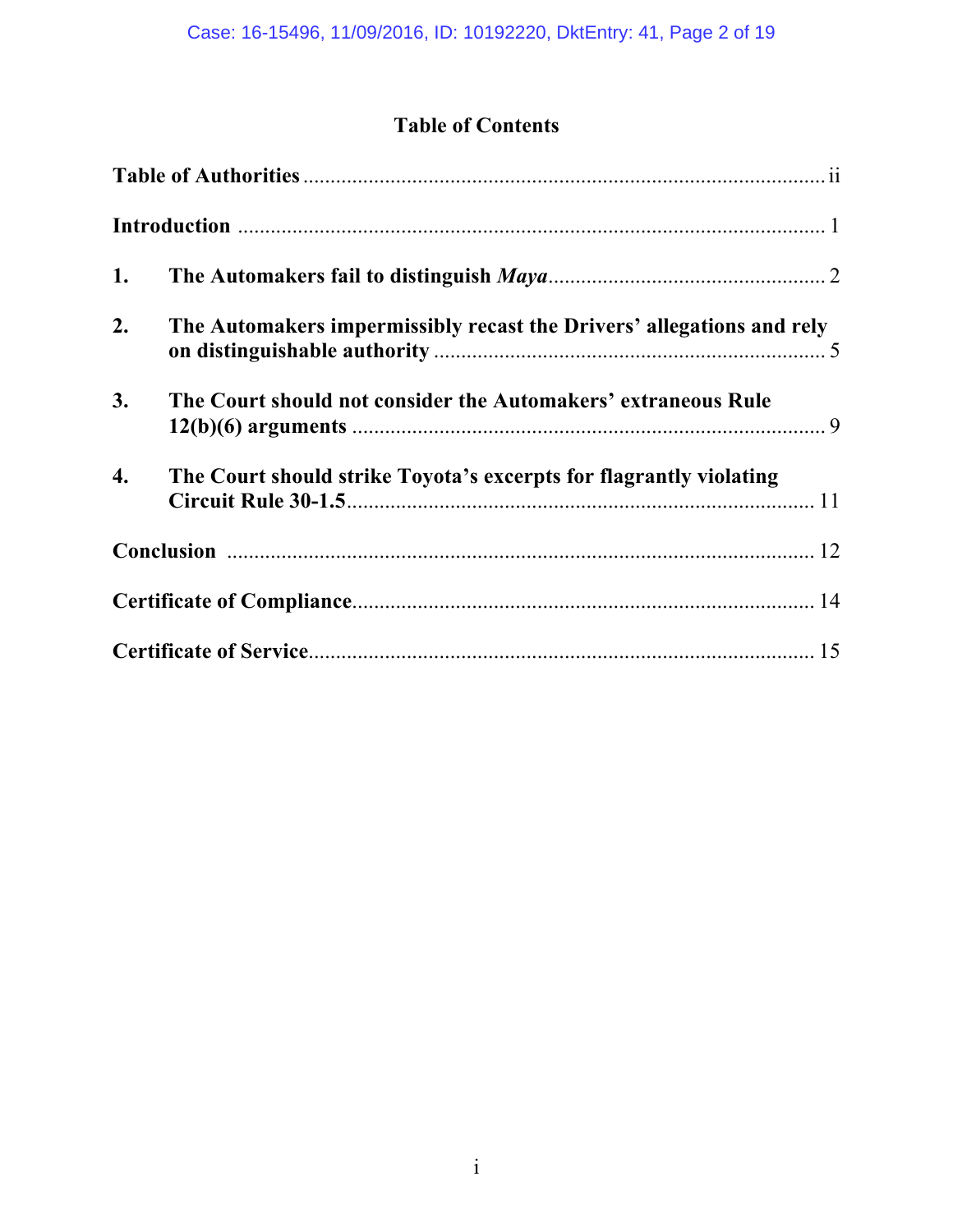# **Table of Authorities**

# **Cases**

| <b>Rules</b>                                    |
|-------------------------------------------------|
| Williams v. Gerber Prods. Co.,                  |
| U.S. v. Bajakajian,                             |
| Steel Co. v. Citizens for a Better Environment, |
| Maya v. Centex Corp.,                           |
| Lewert v. P.F. Chang's China Bistro, Inc.,      |
| Jennings v. Stephens,                           |
| Flynn v. FCA US LLC,                            |
| Ex parte McCardle,                              |
| Clapper v. Amnesty Int'l USA,                   |
| Birdsong v. Apple, Inc.,                        |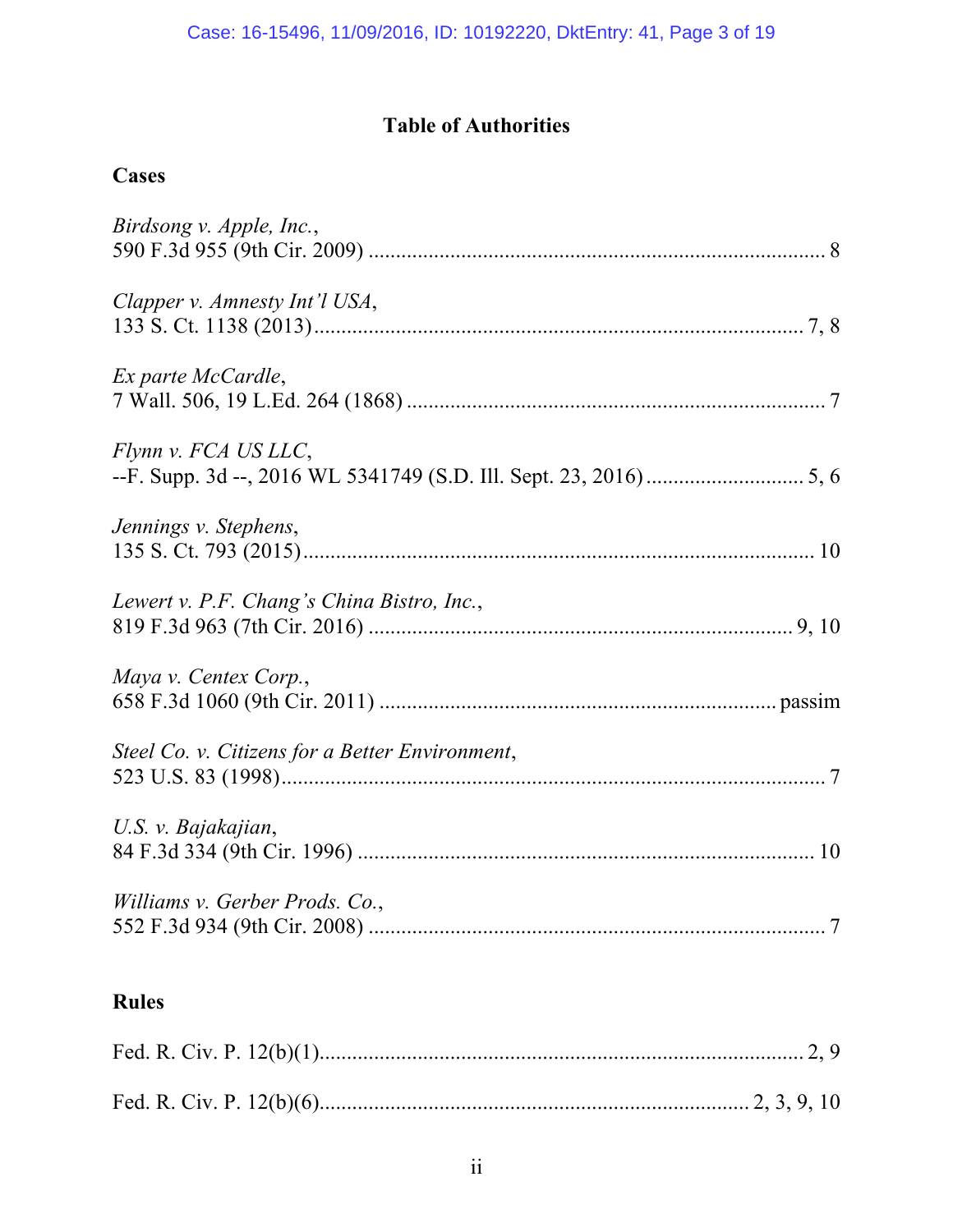# Case: 16-15496, 11/09/2016, ID: 10192220, DktEntry: 41, Page 4 of 19

# **Rules (cont.)**

# **Constitution**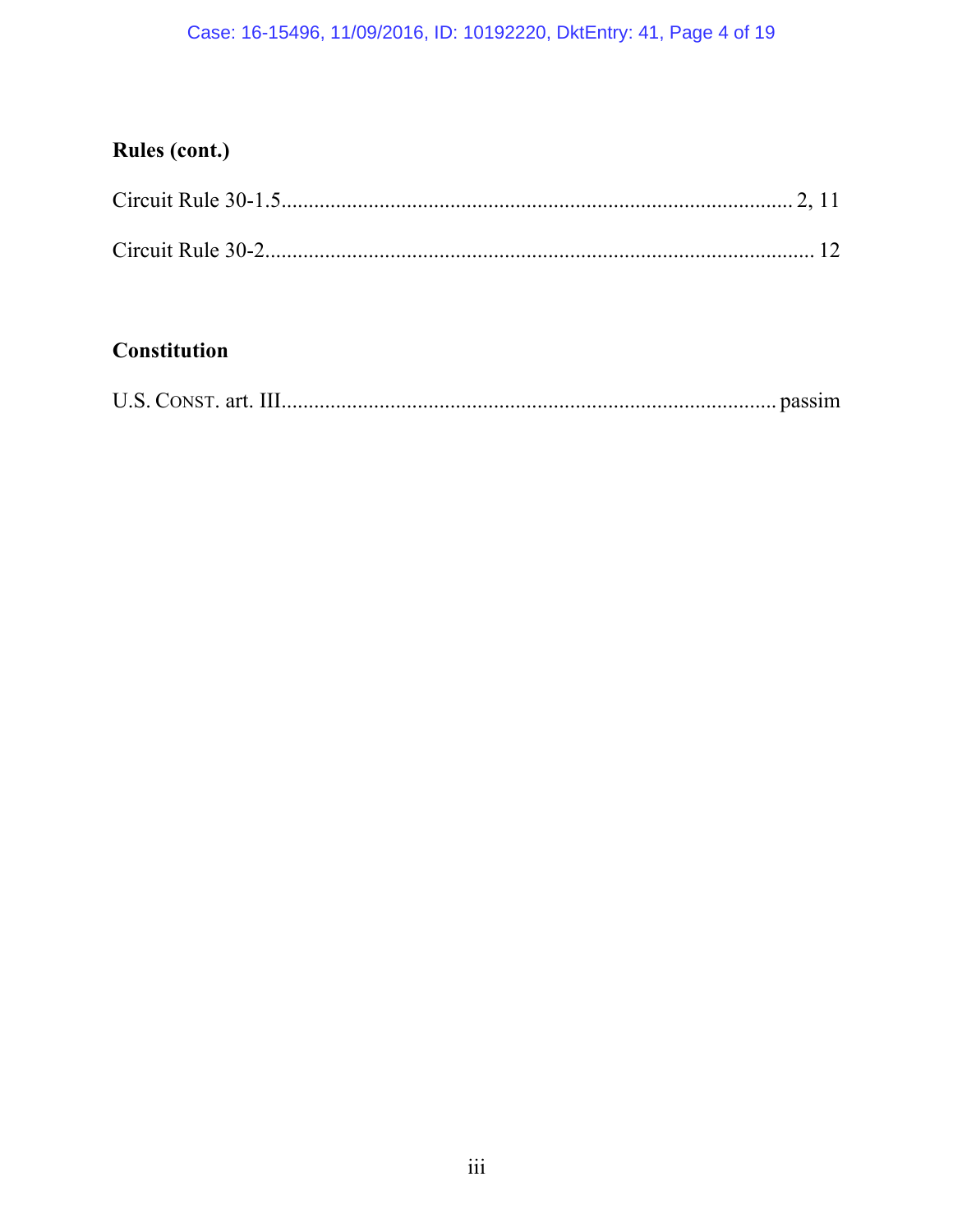#### **Introduction**

In their Opening Brief, the Drivers showed that the Court's opinion in *Maya v. Centex Corp.*, 658 F.3d 1060 (9th Cir. 2011) controls the outcome of this appeal. As the Court held in *Maya*, allegations of a seller's failure to disclose a risk that leads either to an inflated price or to a sale that would not otherwise have occurred gives buyers like the Drivers Article III standing to sue. Whether the risk has occurred is irrelevant to standing.

Under the controlling precedent of *Maya*, the Drivers have standing to sue the Automakers for failing to disclose the dangerous technological shortcomings of the cars they made and sold, even without having experienced a third-party hack. And because the district court erroneously found the Drivers lacked standing to bring their claims and dismissed them for this reason only, the Court must reverse.

Because *Maya* mandates reversal, the Automakers needed to distinguish the case. They don't. Instead, both Toyota and GM dance around *Maya* with a series of evasions and distractions.

The Automakers first attempt to recast the Drivers' allegations as complaining only of a risk of future harm, purposefully ignoring both the Drivers' actual allegations and the clear instruction of *Maya* that such reframing is not allowed. The Automakers then dwell on authority that, unlike *Maya*, has no application to the Drivers' allegations and is therefore easily distinguished.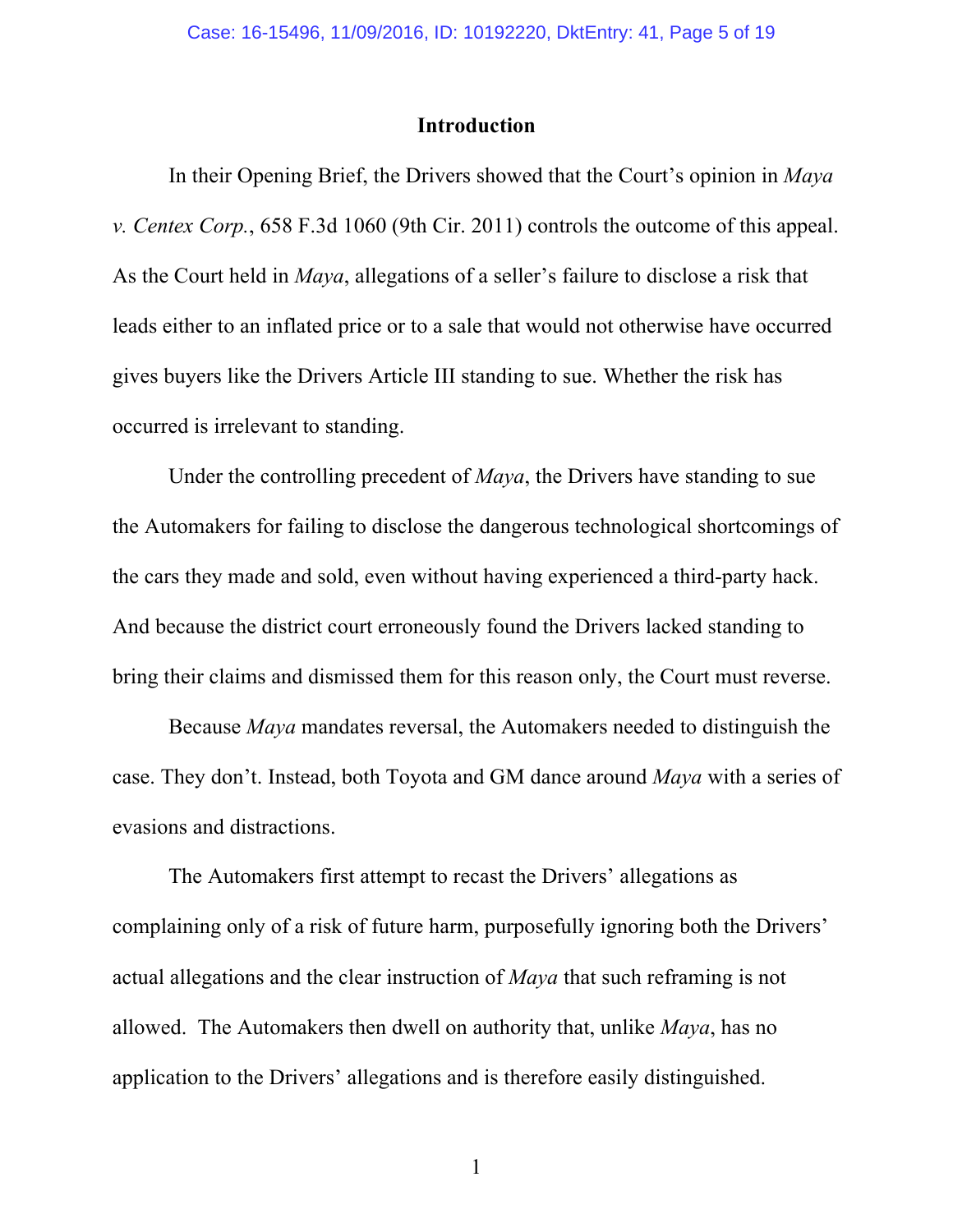The Automakers also ask the Court to affirm based on a host of extraneous Rule 12(b)(6) issues the district court did not address. But the Court should not even consider these, because the Automakers did not cross-appeal the district court's judgment, and their request for affirmance of the district court's 12(b)(1) dismissal on 12(b)(6) grounds impermissibly seeks to expand a dismissal without prejudice into a dismissal with prejudice. (The Court should, however, address one extraneous issue: whether Toyota breached Circuit Rule 30-1.5 by filing reams of material as Supplemental Excerpts of Record that the Rule unequivocally prohibits.)

With no compelling reasons to depart from the precedent of *Maya*, the Court should reverse the district court's dismissal of the Drivers' claims. Following *Maya*, it should find the Drivers have Article III standing to sue the Automakers, and it should remand the case for trial.

#### **1. The Automakers fail to distinguish** *Maya*

In *Maya*, the Court reversed a dismissal for lack of standing. It found allegations of paying more for something than it was actually worth at the time of sale (or that there would be no sale had the seller disclosed the risk) sufficient for Article III standing. Appellants' Opening Brief (OB) 16-17 (discussing *Maya*, 658 F.3d at 1065-69). The plaintiffs' ongoing ownership of the property and thenpresent market conditions were completely irrelevant to the economic injury the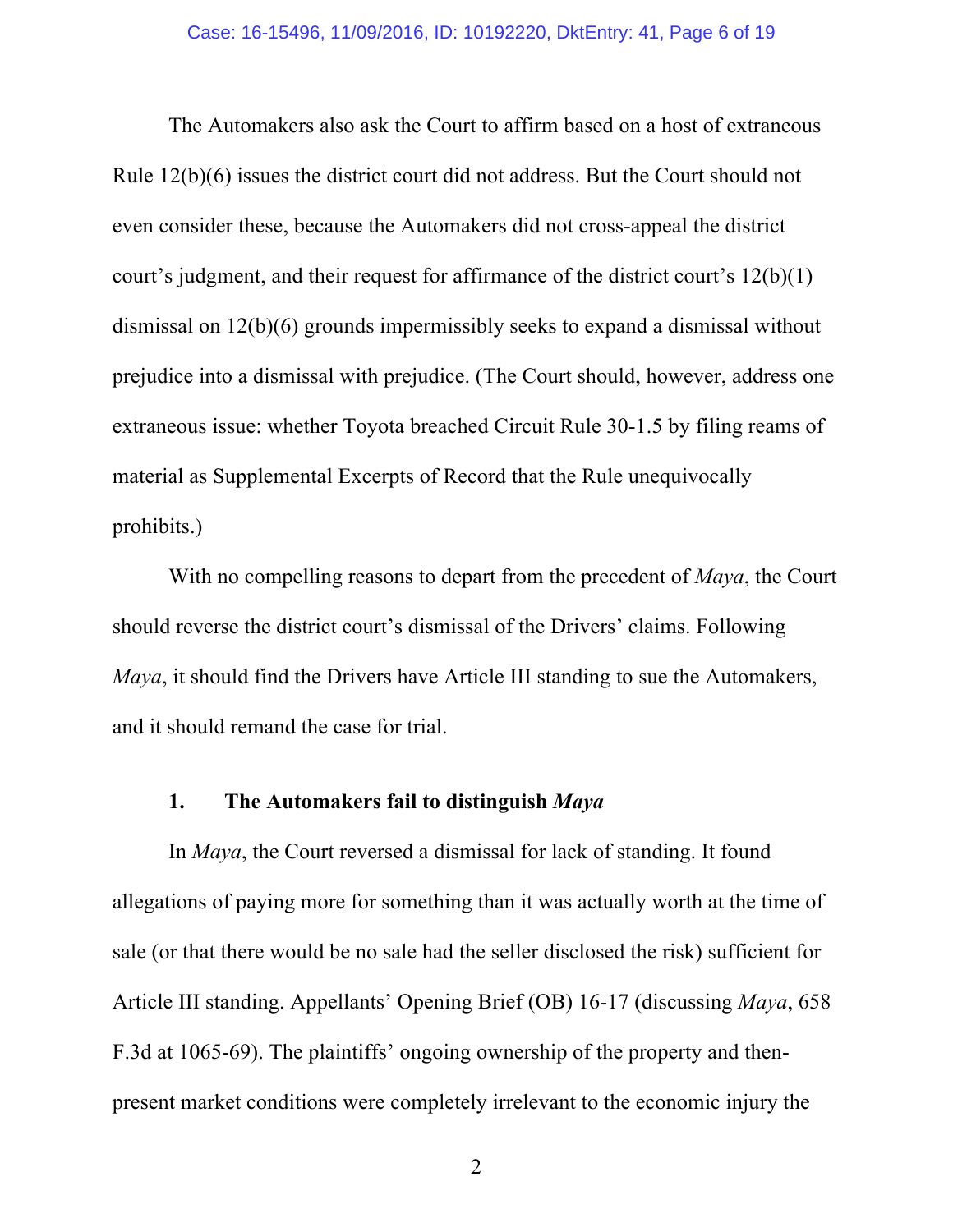#### Case: 16-15496, 11/09/2016, ID: 10192220, DktEntry: 41, Page 7 of 19

plaintiffs alleged they suffered *at the time of sale* due to the defendants' nondisclosure. OB 16-17 (discussing *Maya*, 658 F.3d at 1065-69). The Court therefore found the plaintiffs alleged an injury in fact that qualified as "actual or imminent, not conjectural or hypothetical" despite the lower court's finding to the contrary. OB 16-17 (discussing *Maya*, 658 F.3d at 1065-69).

The Court also made clear in *Maya* that analysis of standing is a threshold issue separate from the merits, such that the Rule 12(b)(6) standard is not appropriate. OB 12-13 (discussing *Maya*, 658 F.3d at 1067-68). Importantly, the Court reinforced that *general* factual allegations of injury are sufficient for standing purposes, and they are accepted as true and construed in the complainant's favor. OB 12-13 (discussing *Maya*, 658 F.3d at 1067-68).

In this case, accepting the Drivers' allegations as true, there is no question they have standing under *Maya*. The Drivers allege the Automakers failed to disclose material security risks at the time of sale, leading the Drivers to pay more for the vehicles than they would have (if they would have bought them at all). ER 44, 46-47, 51-53 (¶¶ 66, 78, 80-81, 88-89, 112-14, 124-25, 128). And *Maya* teaches that whether the Drivers experienced a hack as a result of the flawed security is irrelevant to the question of standing. 658 F.3d at 1065-69.

Toyota argues that *Maya* is distinguishable only because the *Maya* defendants "were allegedly lying," whereas "[h]ere, in contrast, Ms. Cahen did not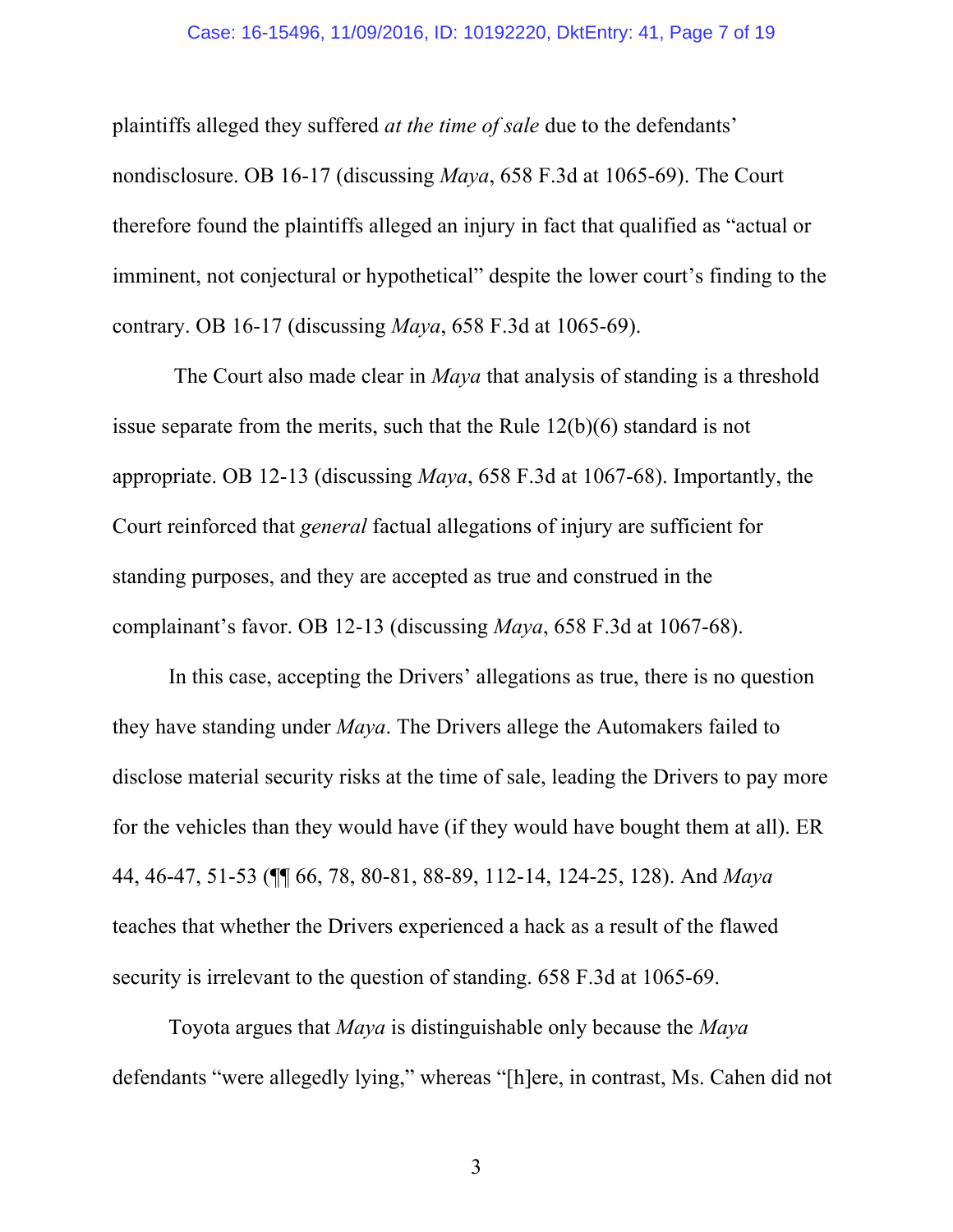allege that Toyota made any promises it failed to keep…." Toyota Brief at 24. This mischaracterizes *Maya*. The *Maya* plaintiffs alleged a failure by the defendants to make proper disclosures—in essence, an omission claim just like the Drivers' based on concealed information. *Compare* ER 44, 45, 46-47, 51-53 (¶¶ 66, 75, 78, 80-81, 88-89, 112-14, 124-25, 128) *with Maya*, 658 F.3d at 1065-66. And, in determining that the plaintiffs had standing in *Maya*, the Court did not even consider whether the alleged malfeasance involved affirmative representations as opposed to omissions: the key to the Court's holding was "if plaintiffs would not have purchased their homes absent defendants' *misconduct*, the injury was created at the moment of fraudulent purchase…." *Maya*, 658 F.3d at 1069 (emphasis added).

Automaker GM says three things about *Maya*. First, GM misleadingly implies the Court limited its holding in *Maya* to the facts presented. GM Brief at 21. But the Court nowhere suggested—even remotely—that its detailed discussion of Article III standing principles should not apply to similar fact patterns such as the Drivers' allegations. *See Maya*, 658 F.3d at 1067-69. Second, GM insinuates the Court only reached its holding in *Maya* because it found the plaintiffs' allegations reached a particular level of specificity. GM Brief at 21 ("The *Maya* plaintiffs' allegations were not conclusory but based on concrete facts…."). But the Court never analyzed specificity at all. Instead, it reiterated that for purposes of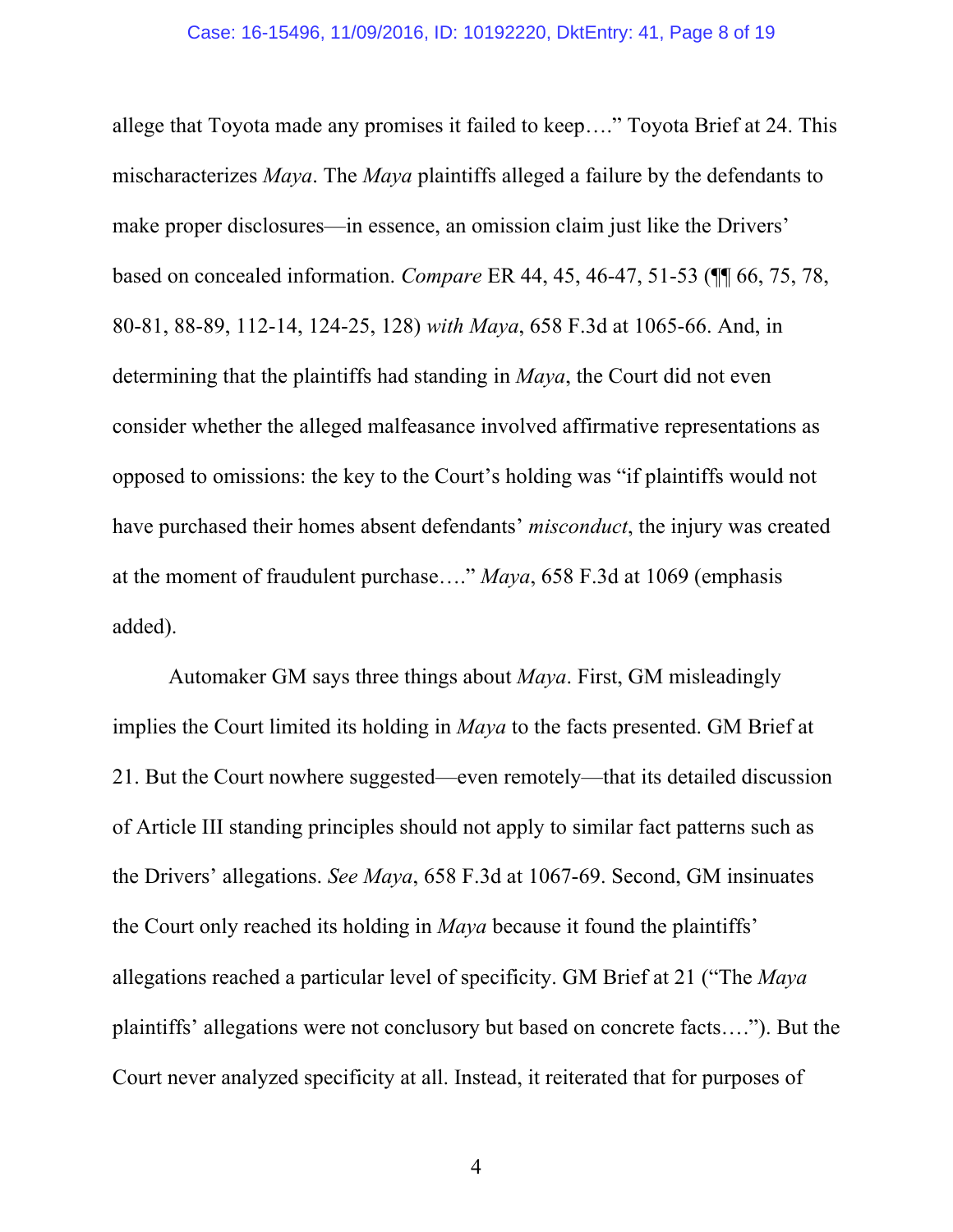#### Case: 16-15496, 11/09/2016, ID: 10192220, DktEntry: 41, Page 9 of 19

assessing standing, it presumes "general allegations embrace those specific facts that are necessary to support the claim." *Maya*, 658 F.3d at 1068. GM's second argument is inaccurate and irrelevant.

Third, and finally, GM says "the *Maya* plaintiffs' allegations were specific to their properties," suggesting that the Drivers don't plead they were injured economically by purchasing defective vehicles from the Automakers. GM Brief at 21-22. But, of course, the Drivers make these exact allegations (*see, e.g.*, ER 31 ¶¶ 12 & 14; ER 44 ¶ 66; ER 45 ¶ 75; ER 47 ¶¶ 88-89), and GM's insinuation to the contrary is incorrect.

With only these cursory and unavailing arguments, the Automakers entirely fail to distinguish *Maya*. The Court should therefore have no difficulty or hesitation in applying *Maya* to the Drivers' allegations, which compels the finding that they have Article III standing.

### **2. The Automakers impermissibly recast the Drivers' allegations and rely on distinguishable authority**

Instead of distinguishing *Maya*, the Automakers rely on diversion. They repeatedly burn down straw men by ignoring what the Drivers actually allege, instead railing against theories the Drivers don't advance. For example, GM cites *Flynn v. FCA US LLC*, --F. Supp. 3d --, 2016 WL 5341749, at \*2 (S.D. Ill. Sept. 23, 2016) in support of the argument that the Drivers lack standing to sue based on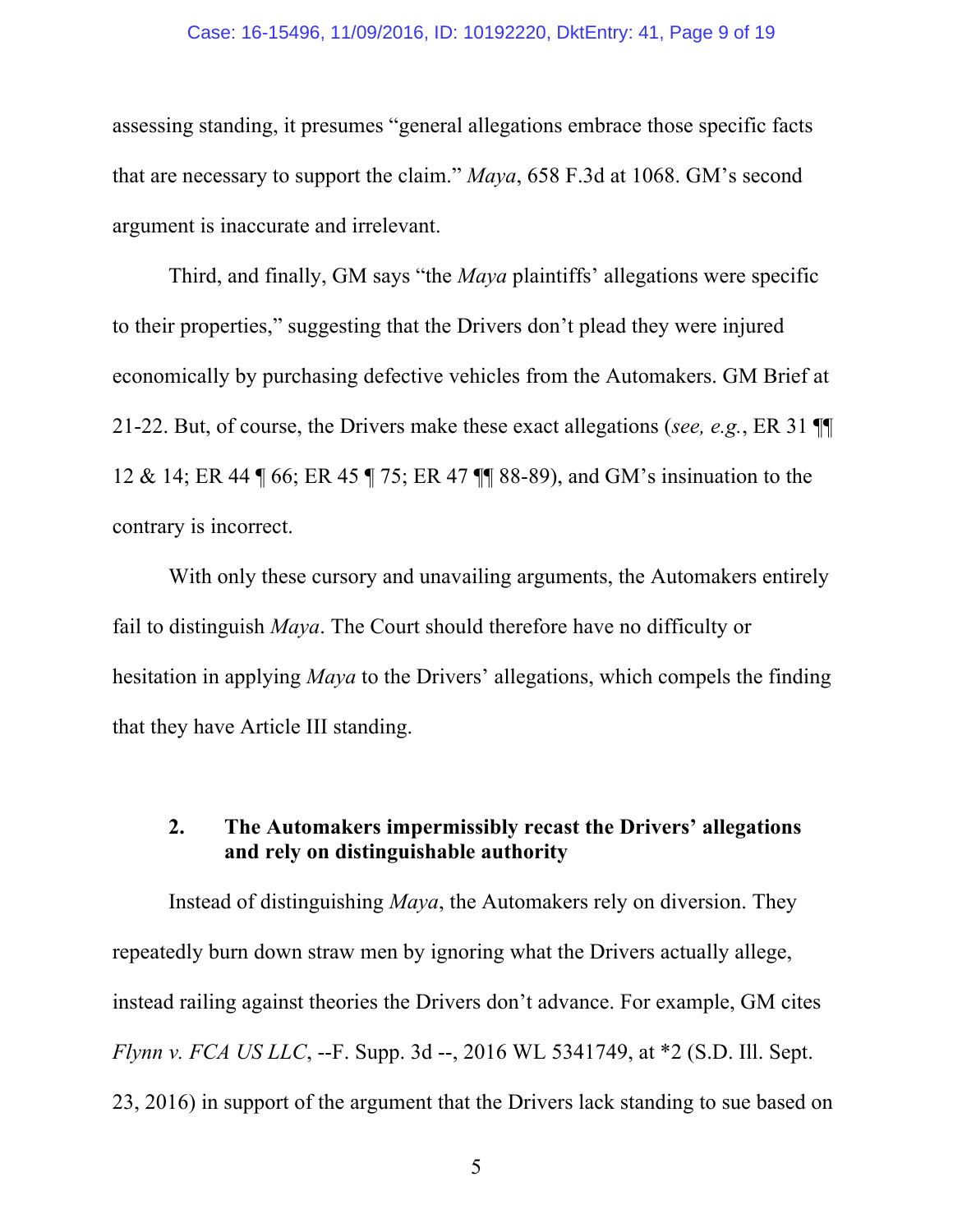exposure to an increased risk of injury or death if their vehicles were hacked. GM Brief at 14. In actuality, the Drivers' claims are not based on this theory, but rather on the economic injury caused by paying more than what they would have paid (if they would have paid anything at all) as a result of the Automakers' failure to disclose the security vulnerabilities to them at the time of sale—the very same theory the district court in *Flynn* held sufficient for Article III standing after distinguishing it from the theory GM attacks (which the Drivers do not advance). 2016 WL 5341749, at \*2-\*3.

Another example is Toyota's argument that the Drivers "fail[] to allege that [they] suffered a particularized injury to support [their] invasion of privacy claim." Toyota Brief at 33; *see also* GM Brief at 25. The Automakers insinuate that the Drivers fail to allege the requisite "concrete and particularized" injury because they purportedly never state that the Automakers "did anything" to them in particular (as opposed to unidentified other drivers in general). Toyota Brief at 33; *see also* GM Brief at 25. This is wrong, as it purposefully recasts and ignores the Drivers' specific allegations that (1) they have a legally protected privacy interest in their personal data (including location information) that the Automakers collect and transmit to third parties; (2) the Automakers knew or should have known they had a reasonable expectation of privacy in this data; (3) the Automakers collected the data and transmitted it to third parties regardless and without the Drivers' consent;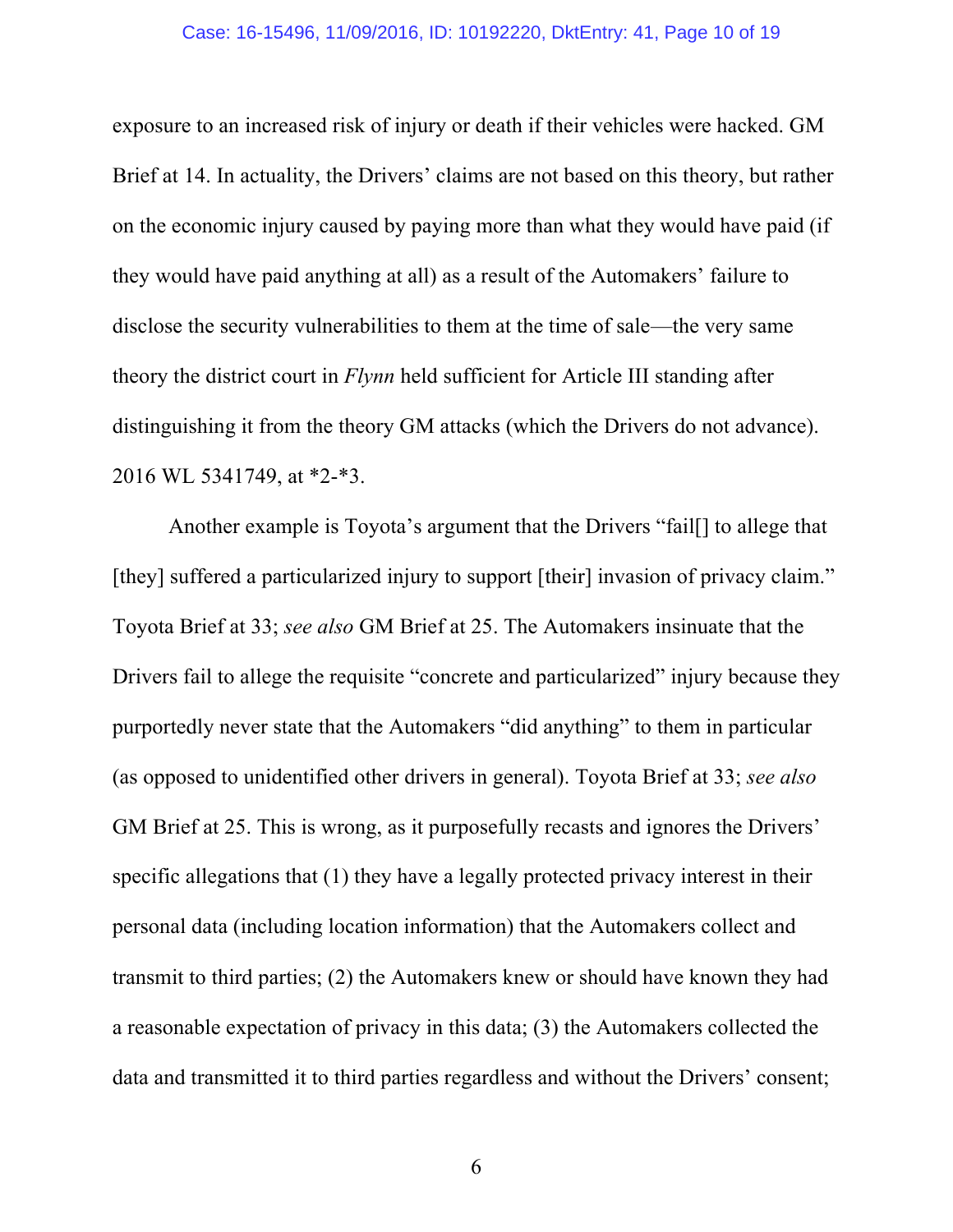and (4) that this violated the Drivers' constitutionally-protected right to privacy and (5) caused them damage. ER 54 (¶¶ 135-38); *see also* ER 40 (¶¶ 49-50). Accepting these allegations as true for purposes of assessing standing makes clear beyond doubt that the Drivers have Article III standing to bring a claim for invasion of privacy under California's Constitution. *Maya*, 658 F.3d at 1068.<sup>1</sup>

The Automakers cite other authority in support of affirmance. For example, they rely heavily on *Clapper v. Amnesty Int'l USA*, 133 S. Ct. 1138 (2013), arguing that—like the lawyer and journalist plaintiffs in *Clapper* suing the government for an injunction to prevent future surveillance—the Drivers can't have standing

<sup>&</sup>lt;sup>1</sup> The district court remarked in passing that " $[e]$ ven if plaintiffs' allegations were sufficient to establish standing, they would not demonstrate a violation of the right to privacy under the California Constitution. … [w]ithout more robust allegations…." ER 26. The Automakers claim this was a discrete ground for dismissal the Drivers were required to separately raise in their Opening Brief to avoid waiving the ability to ever challenge it. GM Brief at 33; Toyota Brief at 37- 38. This is palpably incorrect, for two reasons. First, the district court only identified lack of Article III standing as its grounds for dismissing the Drivers' claims. ER 9. Second, because the district court found the Drivers lacked Article III standing, it necessarily had no jurisdiction to evaluate the merits of the Drivers' allegations. *Steel Co. v. Citizens for a Better Environment*, 523 U.S. 83, 94 (1998); *see also id*. at 101-02 ("For a court to pronounce upon the meaning or constitutionality of a state or federal law when it has no jurisdiction to do so is, by very definition, for a court to act ultra vires."). When the district court found the Drivers lacked Article III standing, "the only function remaining to the court [wa]s that of announcing the fact and dismissing the cause." *Id*. at 94 (quoting *Ex parte McCardle*, 7 Wall. 506, 514, 19 L.Ed. 264 (1868)). Because the Drivers have asked the Court to reverse the district court's dismissal of their invasion of privacy claim for lack of Article III standing, they plainly did not waive any aspect of their right to pursue this claim. *See Williams v. Gerber Prods. Co.*, 552 F.3d 934, 940 n.5 (9th Cir. 2008).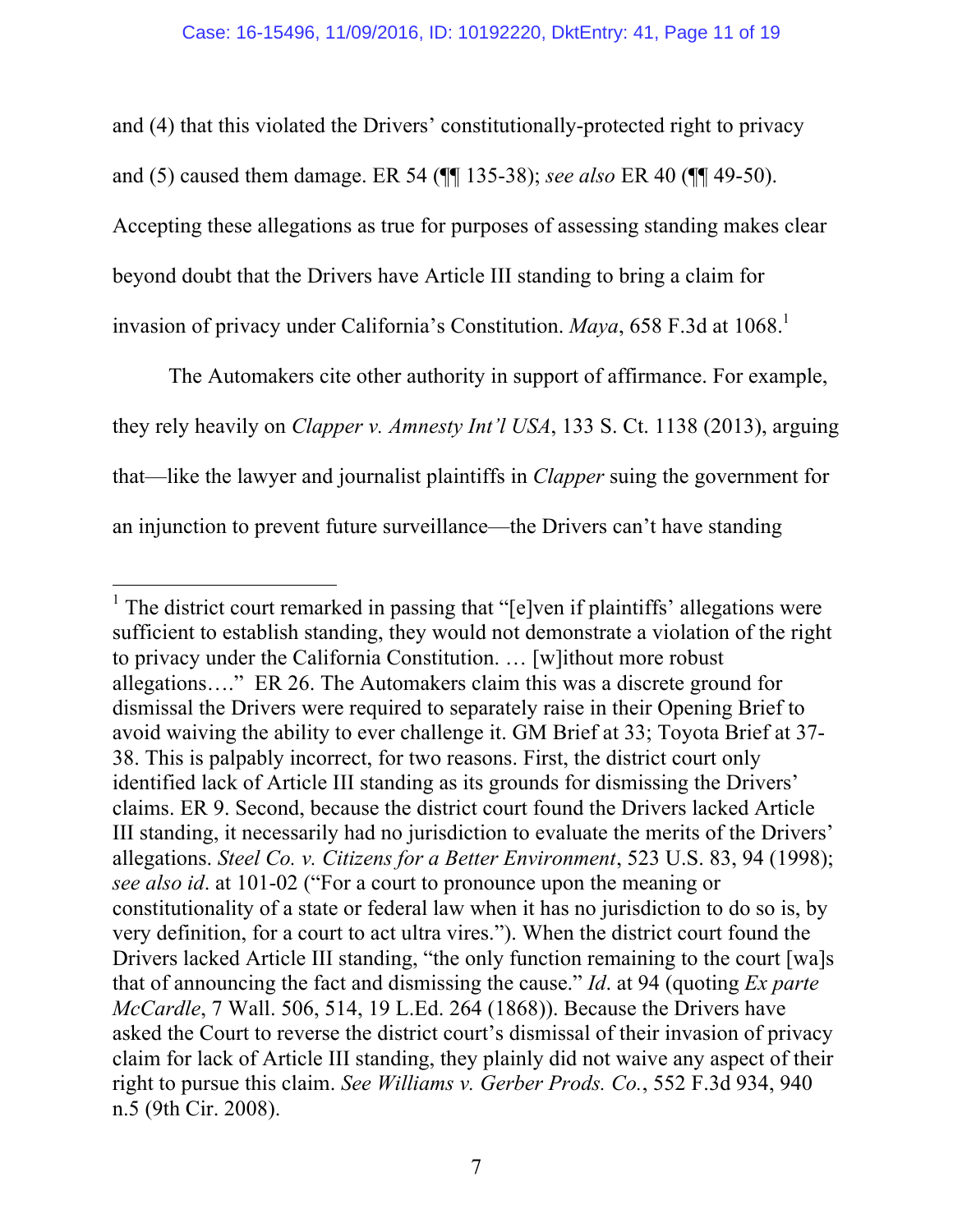because their theory rests "on speculation about the decisions of independent actors," ostensibly third-party hackers. Toyota Brief at 28 (quoting *Clapper*, 133 S. Ct. at 1148). But this ignores that the Drivers are not suing the Automakers for something hackers have yet to do; they are suing the Automakers for their failure to disclose material information about the technological vulnerabilities of cars at the time of sale, and for their unauthorized collection and transmission of the Drivers' private data. *Clapper* thus has no applicability to the Drivers' claims (unless their allegations are recast into something other than what they are, which *Maya* prohibits).

And the Automakers place great weight on the Court's opinion in *Birdsong v. Apple, Inc.*, 590 F.3d 955 (9th Cir. 2009). They argue that just as the Court found no standing in *Birdsong* for claimants alleging they bought iPods posing unreasonable risks of hearing loss, the Court should similarly find the Drivers have no standing for claims based on their purchase of defective cars, because the risk to them is too hypothetical. Toyota Brief at 16-18; GM Brief at 25. But *Birdsong* is distinguishable because Apple specifically warned buyers of the risk of hearing loss if the iPod is used at a high volume. 590 F.3d at 957; *id.* at 961 ("[T]he plaintiffs admit that Apple provided a warning against listening to music at loud volumes."). Here, in contrast, the Drivers allege the Automakers deliberately did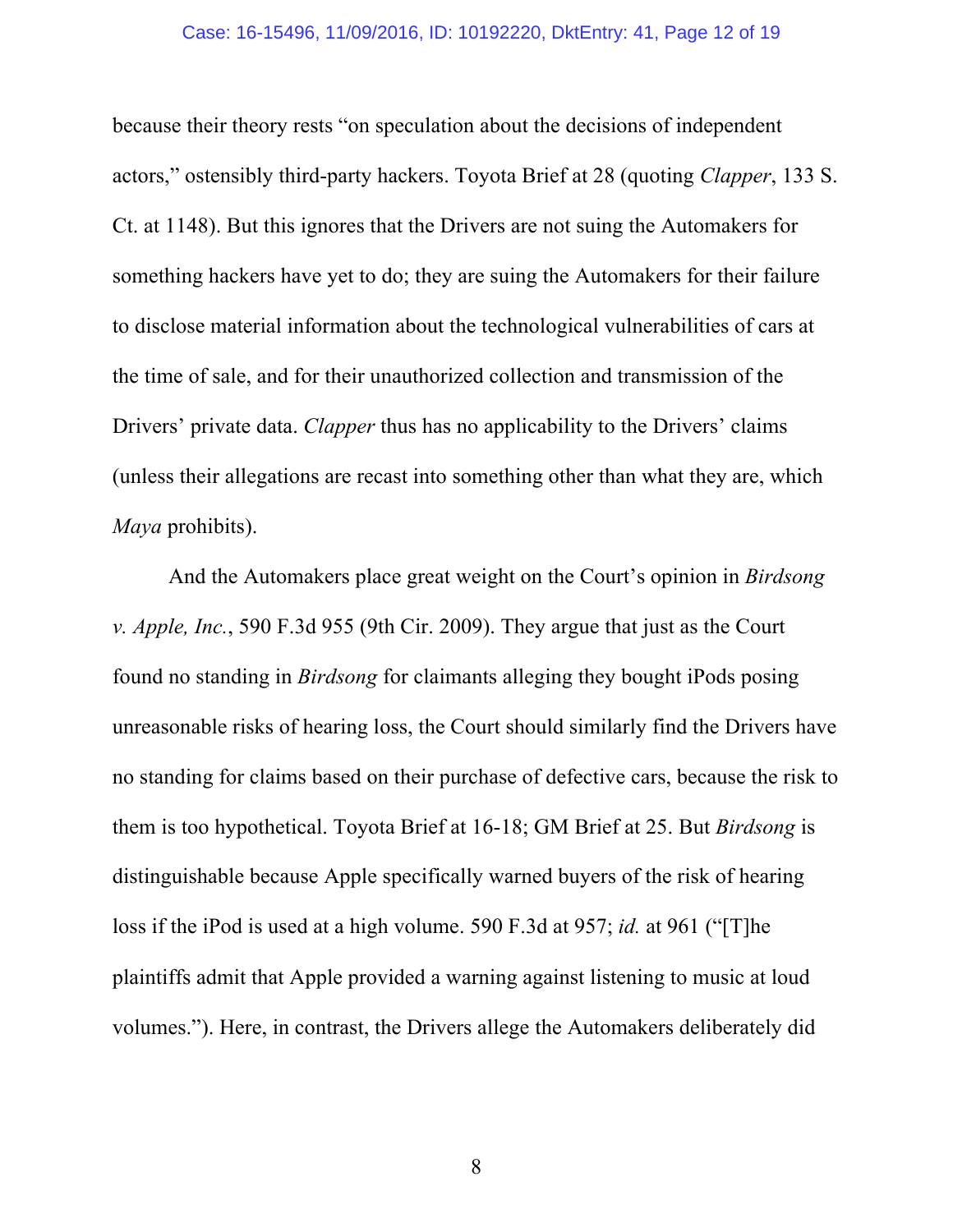not disclose material information about the security vulnerabilities of their cars, leading to inflated prices or sales instead of non-sales.

In sum, none of the authority the Automakers discuss should cause the Court to reach a different conclusion about the Drivers' standing than it did as to the plaintiffs in *Maya*. And *Maya* is unequivocal that the Drivers' allegations must be taken as true, so there is no reason for the Court to recast them and then evaluate standing based on something other than what the Drivers allege.

## **3. The Court should not consider the Automakers' extraneous Rule 12(b)(6) arguments**

The district court dismissed the Drivers' claims exclusively on the Automakers' Rule 12(b)(1) arguments that the Drivers lacked Article III standing. ER 9 ("Because I find that … the plaintiffs have failed to establish standing for their claims, I do not discuss the other arguments."). On appeal, the Automakers urge the Court to affirm based on various Rule 12(b)(6) arguments the district court did not reach. GM Brief at 36-50; Toyota Brief at 39-43.

The Court should decline to consider these extraneous arguments. In *Lewert v. P.F. Chang's China Bistro, Inc.*, 819 F.3d 963, 969-70 (7th Cir. 2016), the Seventh Circuit reversed a dismissal for lack of standing. Chang, the defendant/appellee, asked the Seventh Circuit to affirm based on other arguments it made to the district court under Rule 12(b)(6), arguing (like the Automakers here)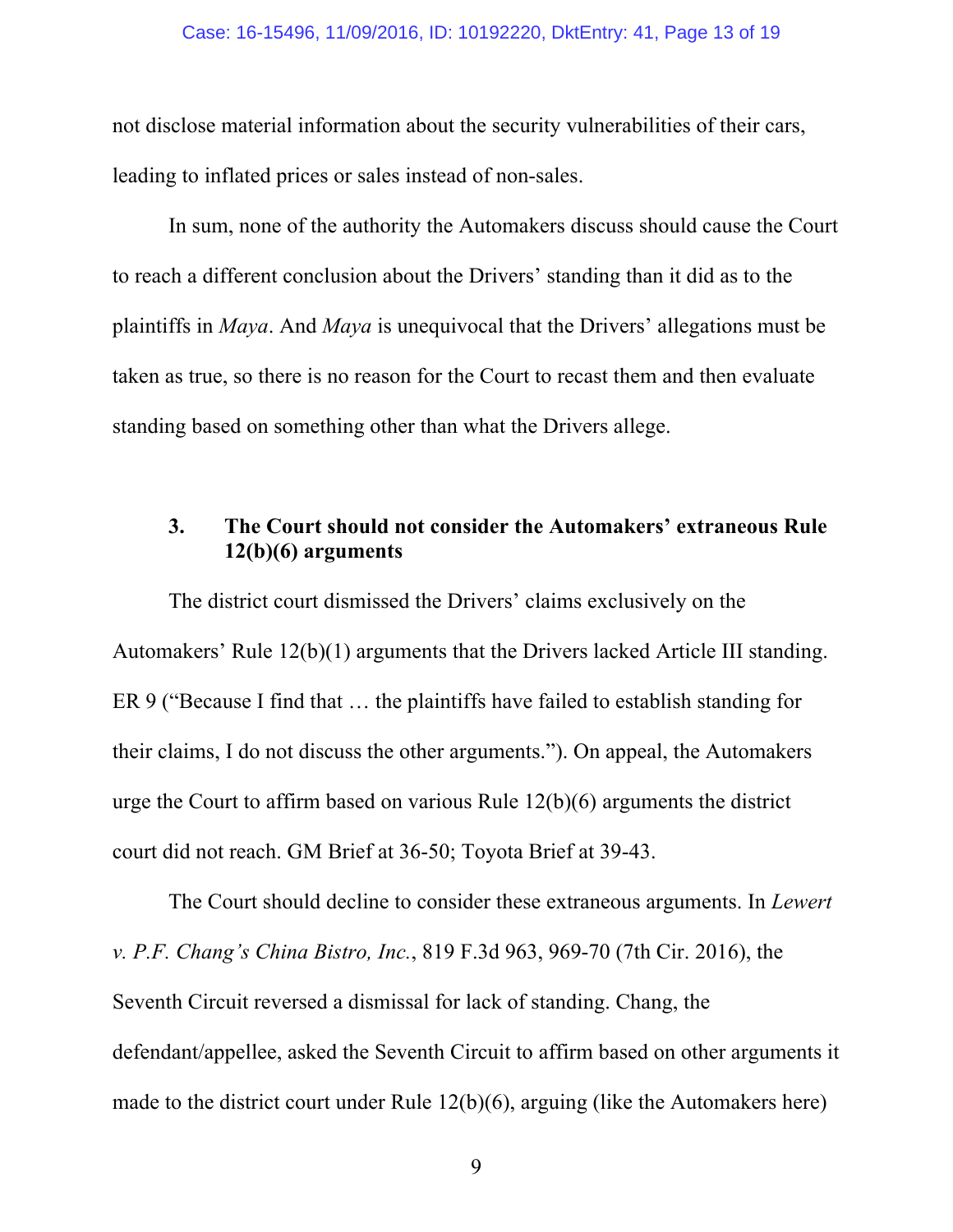that those arguments presented alternate grounds for affirmance. *Id*. The Seventh Circuit rejected Chang's request: it observed that a dismissal for lack of standing is without prejudice, as opposed to a Rule 12(b)(6) dismissal for failure to state a claim upon which relief can be granted, which is with prejudice. *Id*. Citing the Supreme Court, the Seventh Circuit noted that it could not grant the additional relief of a dismissal with prejudice in the absence of a cross-appeal from the district court's dismissal, which Chang—like the Automakers here—failed to perfect. *Id*. at 970 (citing *Jennings v. Stephens*, 135 S. Ct. 793, 798 (2015)). As in *Lewert*, the Court cannot grant the Automakers additional relief to which they are not entitled, and it should therefore not consider any of their extraneous Rule 12(b)(6) arguments. *Lewert*, 819 F.3d at 969-70; *see also U.S. v. Bajakajian*, 84 F.3d 334, 338 (9th Cir. 1996) (unless appellee files cross-appeal, it may not supplement district court judgment to enlarge its rights as to a matter not dealt with below).

Also, if the Court considers these arguments, it risks setting a grossly unfair precedent. Movants would load up motions for dismissal with as many different arguments as possible, and then assert on appeal (for the first time in answering briefs) that any one of the arguments supports affirmance, effectively hijacking the appeal by shifting the focus away from the grounds of the district court's decision and the issues presented in the opening brief. While *Lewert* makes clear that the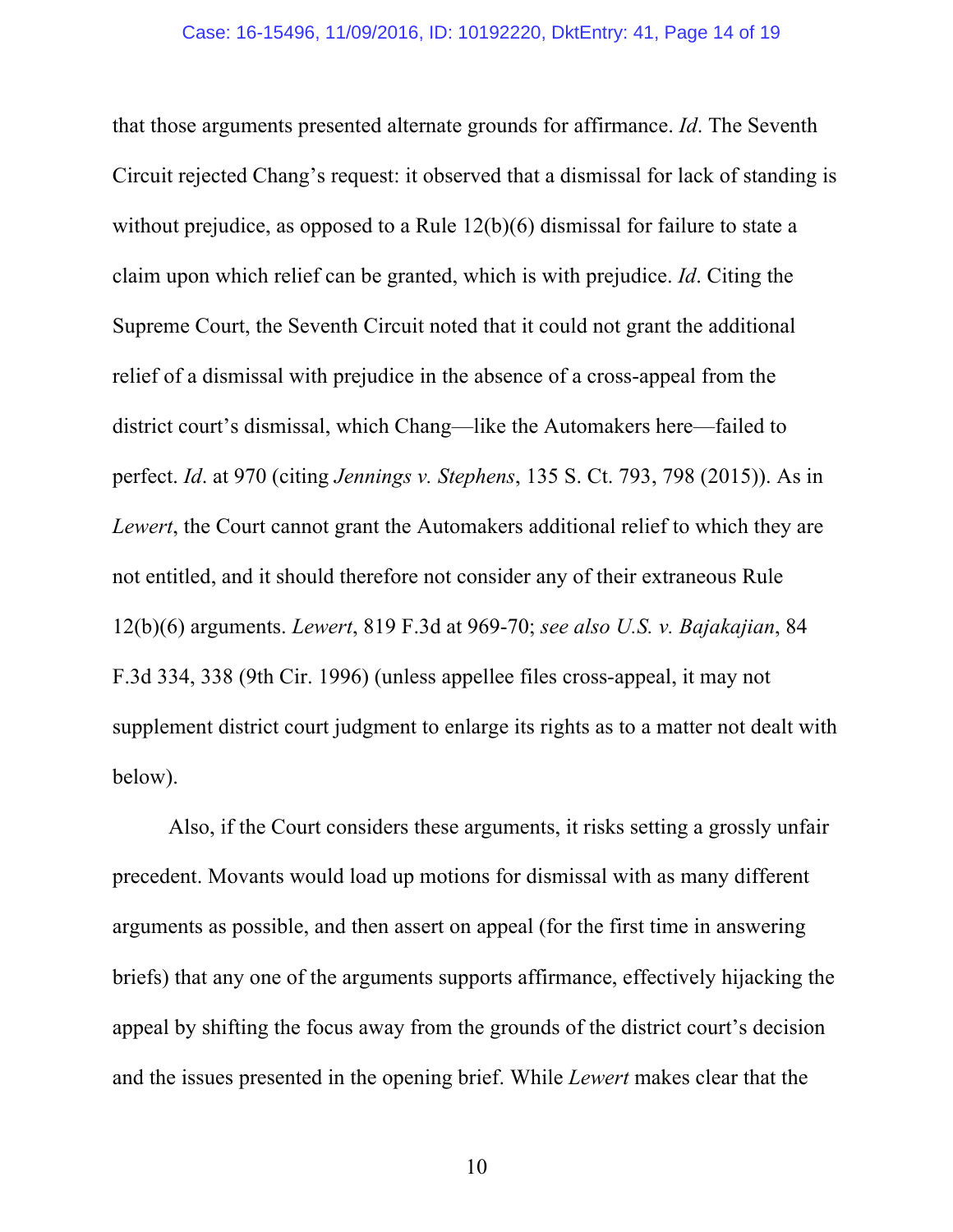Court should not consider the Automakers' extraneous Rule 12(b)(6) arguments in any event, the interests of order and fundamental fairness weigh heavily against opening the door to extraneous arguments like those of the Automakers.

### **4. The Court should strike Toyota's excerpts for flagrantly violating Circuit Rule 30-1.5**

Circuit Rule 30-1.5 states: "The excerpts of record shall not include briefs or other memoranda of law filed in the district court unless necessary to the resolution of an issue on appeal, *and shall include only those pages necessary therefor*." (emphasis added). Toyota filed two volumes of supplemental excerpts of record, consisting of 476 pages of material. These include the *entirety* of no less than four memoranda of law, the *entirety* of a hearing transcript, and the *entirety* of the 343-page original complaint that is not the subject of this appeal. In its brief, Toyota cites *once* to *one page* of the original complaint, and *twice* to *three pages* of the hearing transcript. *See* Toyota Brief at 4 (citing SER 134); Toyota Brief at 15 n.3 & 44 (citing SER 17 & 21-22). Elsewhere in its brief, Toyota cites to a few particular pages of the legal memoranda it filed, but it never comes close to citing or discussing all of the hundreds of pages it included in its supplemental excerpts.<sup>2</sup>

 $2$  In total, Toyota cites to only 50 of the 476 pages it filed. That means that 89.5% of Toyota's supplemental excerpts—or 426 of the 476 pages Toyota filed—were indisputably unnecessary. *See* Toyota Brief at 4 (citing SER 134), 5 nn.1-2 (SER 61, 131-33), 6 (SER 85, 123-31), 7 (SER 1-2, 4-5, 63), 15 & n.3 (SER 17, 74), 20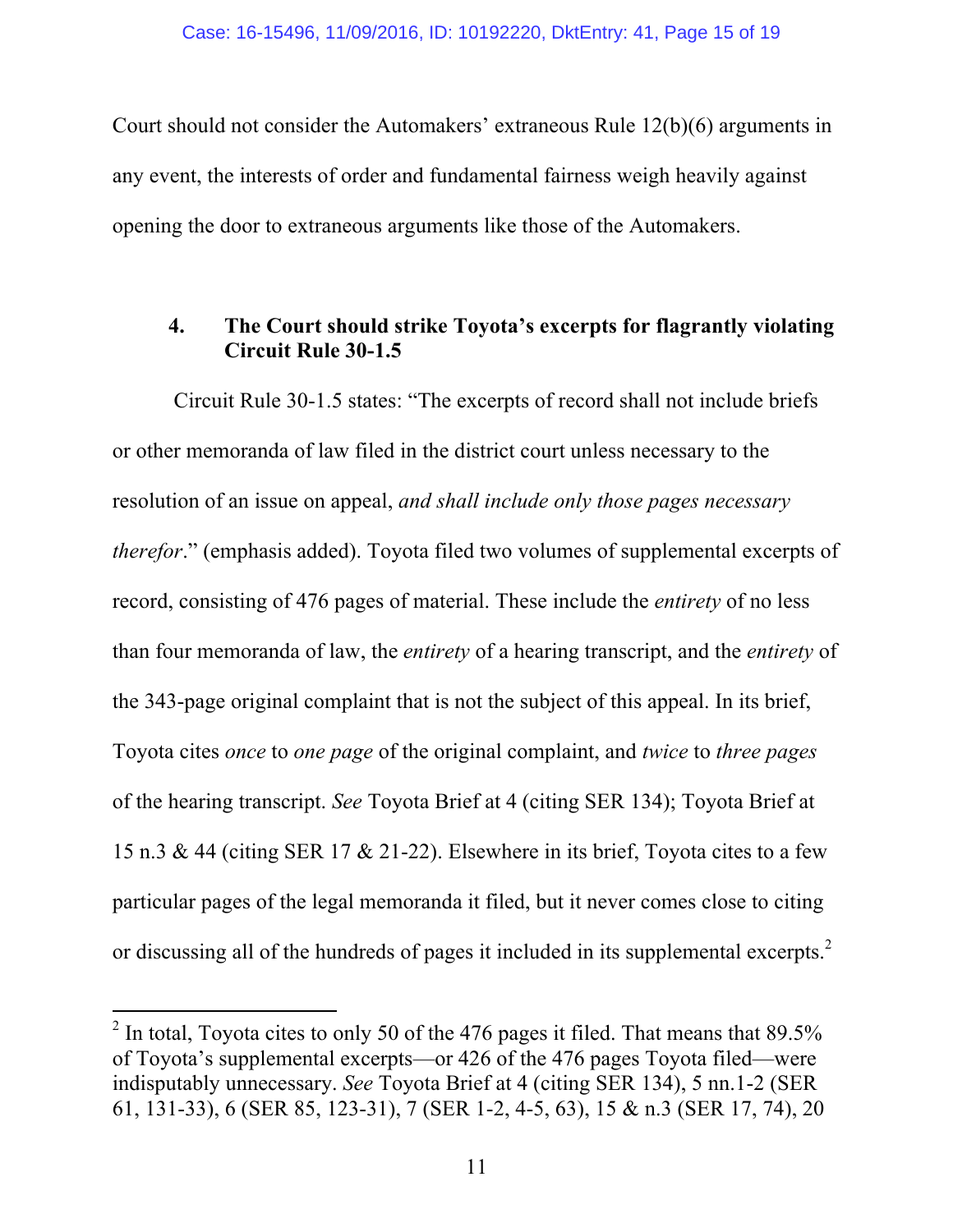Even if Toyota believed in good faith that certain portions of the district court filings not included in the Drivers' Excerpts of Record were necessary to the resolution of the issues on appeal, it had no reason to burden the parties and the Court by filing hundreds of extra pages it never even bothers to cite or discuss. Toyota flagrantly violated Circuit Rule 30-1.5, and the Court should strike Toyota's excerpts under Circuit Rule 30-2.

### **Conclusion**

The Court's resolution of the standing issue at the heart of this simple and straightforward appeal begins and ends with *Maya*. The Court need not consider any of the extraneous issues the Automakers raise (and it should appropriately penalize Toyota for its flagrant violation of an unambiguous Circuit Rule). As the Court made clear in *Maya*, a buyer's allegations of paying too much or paying anything at all because of a seller's failure to disclose material information about a genuine risk satisfy the injury-in-fact requirement of Article III—and whether the risk has occurred is irrelevant. Under *Maya*, the Drivers' allegations easily clear the threshold for Article III standing. The district court's determination to the

<sup>&</sup>amp; n.7 (SER 6, 74), 26 n.10 (SER 71), 29 (SER 99-100), 38 n.17 (SER 1-2), 40 (SER 80-81), 41 n.20 (SER 110-11), 43 (SER 42, 47-51, 81, 112, 114-17), & 44 (SER 4-9, 21-22, 47-52, 111-20).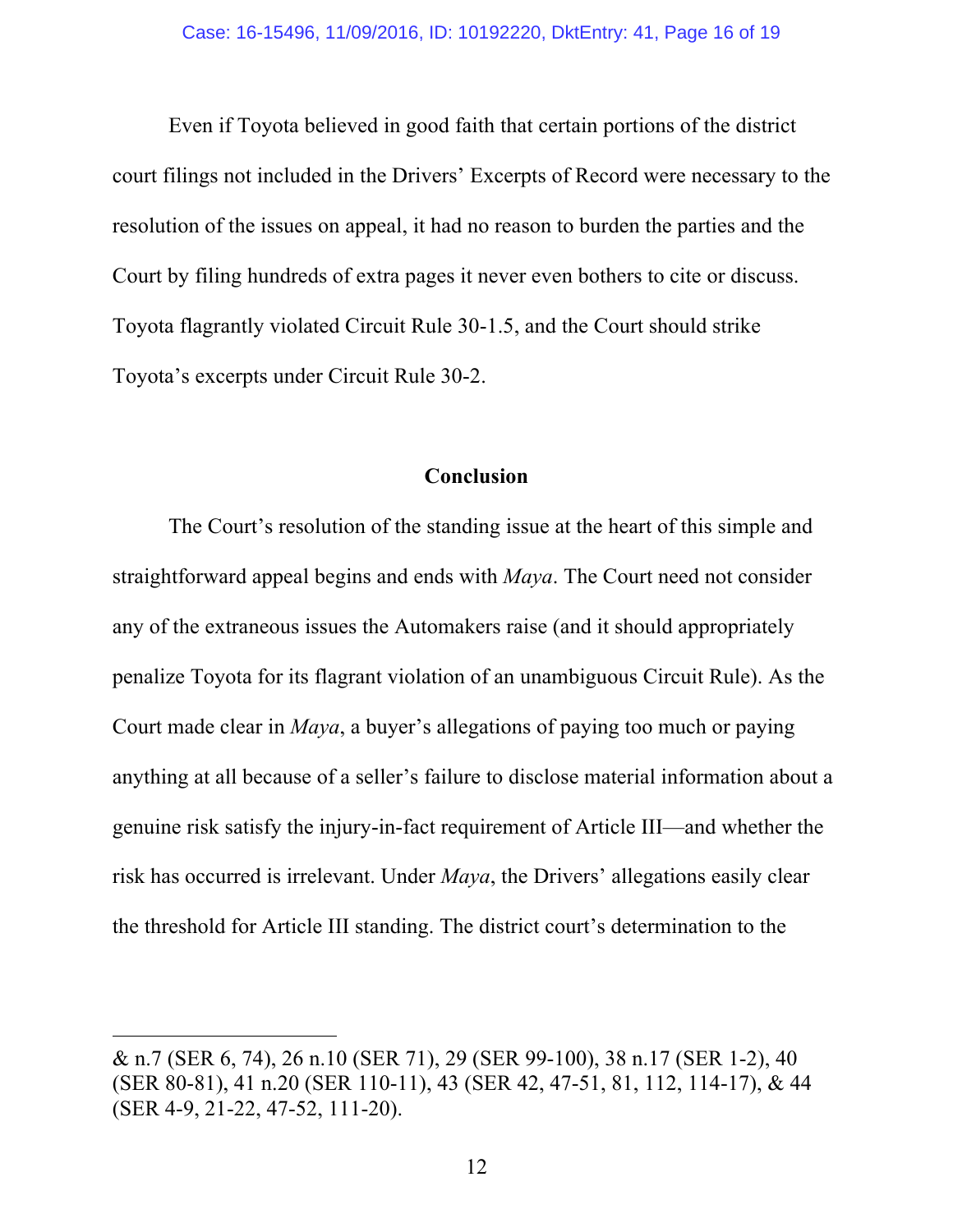contrary was fundamental error, and this Court should reverse the district court's dismissal and remand all of the Drivers' claims for trial.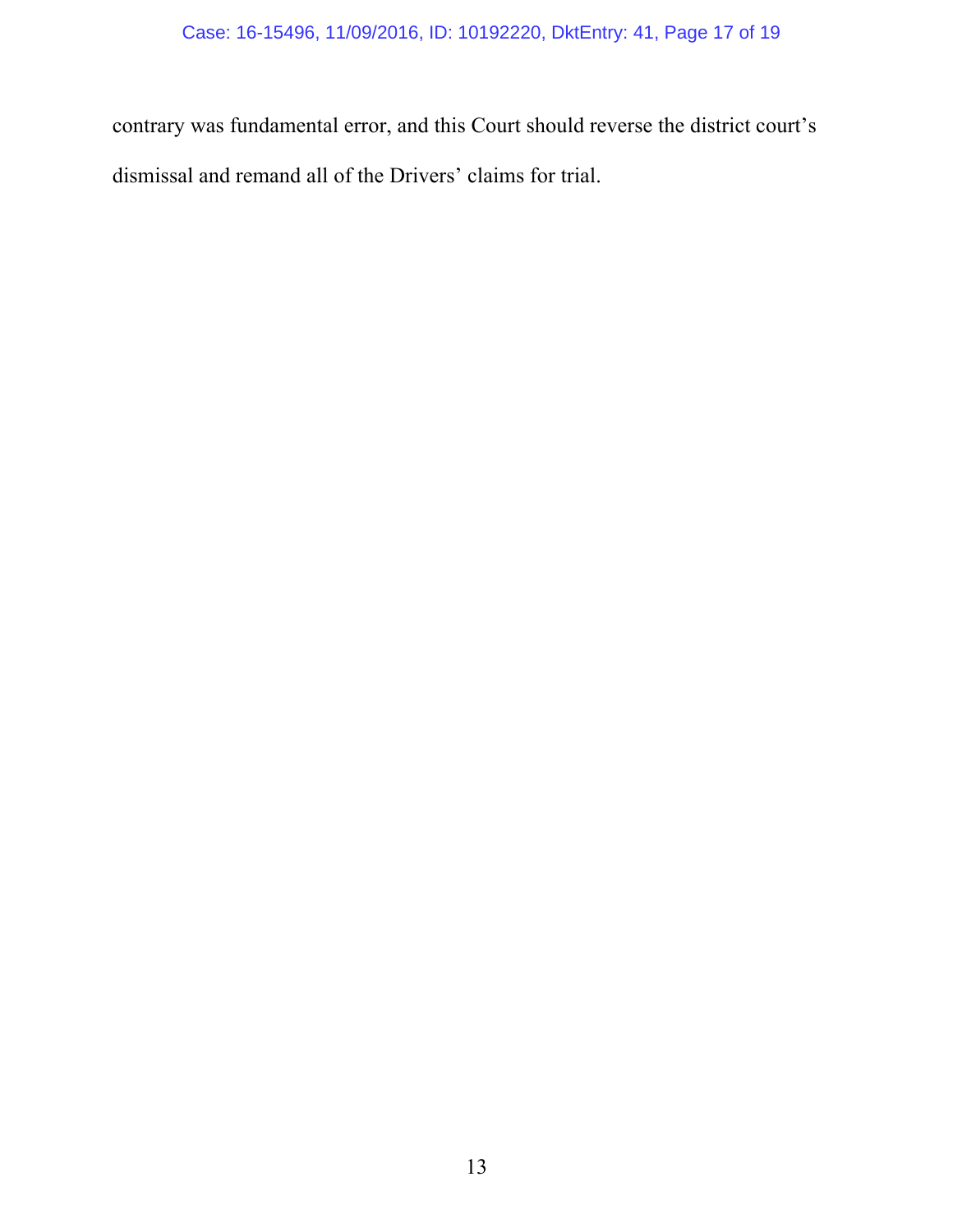DATED November 9, 2016. Respectfully submitted,

*/s/ Martin Woodward*

Marc R. Stanley Martin Woodward STANLEY LAW GROUP 6116 N. Central Expy. Suite 1500 Dallas, TX 75206 (214) 443-4300 (214) 443-0358 (fax)

Matthew J. Zevin STANLEY LAW GROUP 10021 Willow Creek Road Suite 200 San Diego, CA 92131 (619) 235-5306 (815) 377-8419 (fax)

*Attorneys for Plaintiffs-Appellants* 

#### **Certificate of Compliance**

This brief complies with the type-volume limitation of Fed. R. App. P.

32(a)(7)(B)(i) because this brief contains 3,074 words, excluding the parts of the

brief exempted by Fed. R. App. P.  $32(a)(7)(B)(iii)$ .

This brief complies with the typeface requirements of Fed. R. App. P.

 $32(a)(5)$  and the type style requirements of Fed. R. App. P.  $32(a)(6)$  because this

brief has been prepared in a proportionally spaced typeface using Microsoft Word

2016 in Times New Roman 14-point font.

*/s/ Martin Woodward* Martin Woodward Counsel for Plaintiffs-Appellants